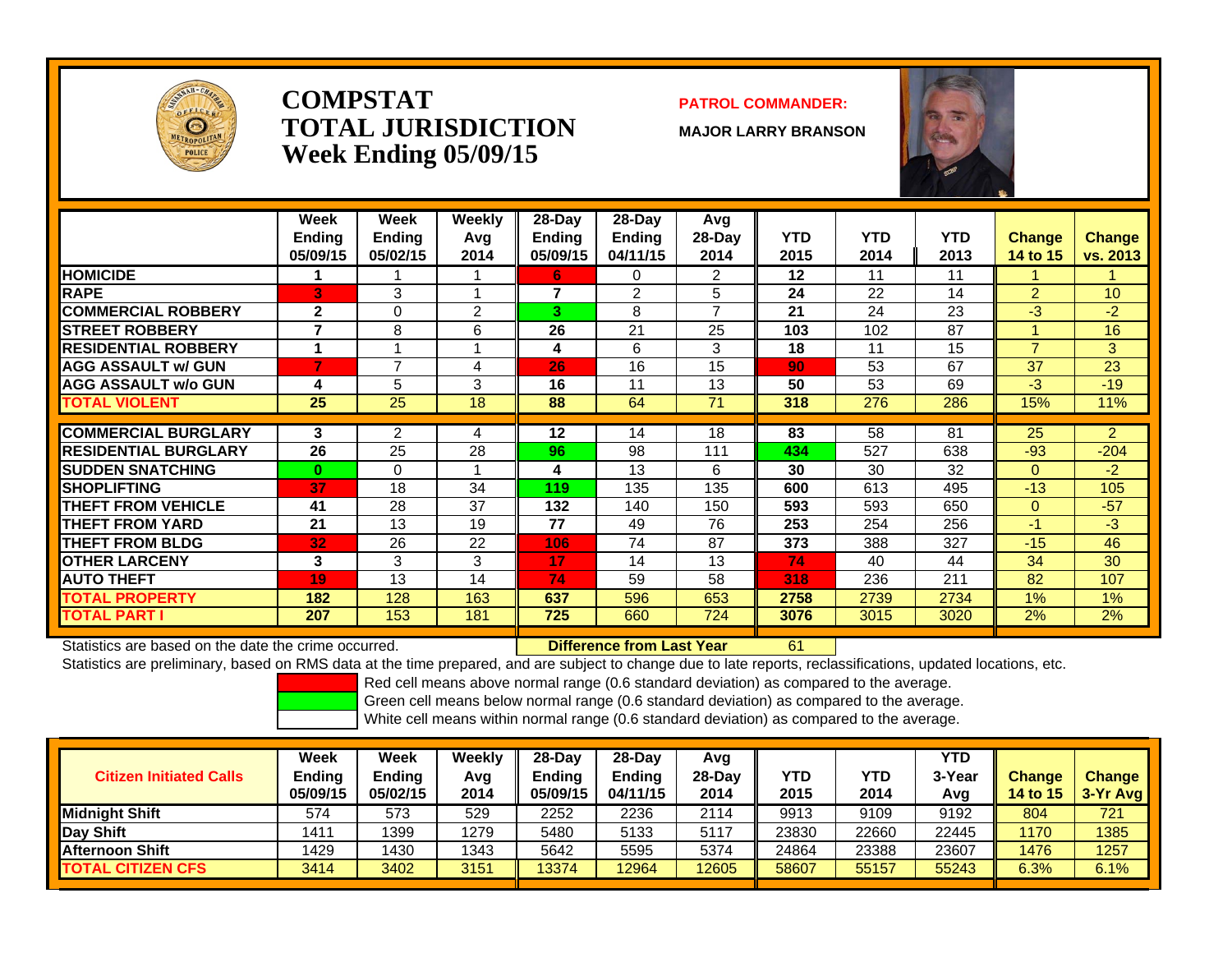

## **COMPSTATWEST CHATHAM PRECINCTWeek Ending 05/09/15**

**PRECINCT COMMANDER:**

**CAPT. CARL RAMEY**

18



|                             | Week<br><b>Ending</b><br>05/09/15 | Week<br><b>Ending</b><br>05/02/15 | Weekly<br>Avq<br>2014 | $28-Day$<br>Ending<br>05/09/15 | $28-Day$<br><b>Ending</b><br>04/11/15 | Avg<br>28-Day<br>2014 | <b>YTD</b><br>2015 | <b>YTD</b><br>2014 | <b>YTD</b><br>2013 | <b>Change</b><br>14 to 15 | <b>Change</b><br>vs. 2013 |
|-----------------------------|-----------------------------------|-----------------------------------|-----------------------|--------------------------------|---------------------------------------|-----------------------|--------------------|--------------------|--------------------|---------------------------|---------------------------|
| <b>HOMICIDE</b>             | 0                                 | 0                                 | $\Omega$              | 0                              | 0                                     | 0                     | 0                  | 0                  |                    | 0                         | -1                        |
| <b>RAPE</b>                 | $\overline{2}$                    |                                   | $\Omega$              | 3                              | 0                                     |                       | 6                  | 5                  | 3                  |                           | 3                         |
| <b>COMMERCIAL ROBBERY</b>   |                                   | $\Omega$                          | $\Omega$              | 1                              |                                       |                       | 5                  | 4                  | 4                  |                           | $\overline{A}$            |
| <b>STREET ROBBERY</b>       | $\bf{0}$                          | $\Omega$                          |                       | $\bf{0}$                       | 2                                     | 3                     | 6                  | 10                 | 13                 | $-4$                      | $-7$                      |
| <b>RESIDENTIAL ROBBERY</b>  |                                   | 0                                 | $\Omega$              | 1                              | $\Omega$                              |                       | 3                  | 4                  | 3                  | $-1$                      | $\mathbf{0}$              |
| <b>AGG ASSAULT w/ GUN</b>   | $\bf{0}$                          |                                   | $\Omega$              | 3                              |                                       |                       | 10                 | 4                  | 8                  | 6                         | $\overline{2}$            |
| <b>AGG ASSAULT w/o GUN</b>  |                                   | $\Omega$                          | $\Omega$              | 3                              | 4                                     | 2                     | 11                 | 6                  | 8                  | 5                         | 3                         |
| <b>TOTAL VIOLENT</b>        | 5                                 | $\overline{2}$                    | 2                     | 11                             | 8                                     | 9                     | 41                 | 33                 | 40                 | 24%                       | 3%                        |
|                             |                                   |                                   |                       |                                |                                       |                       |                    |                    |                    |                           |                           |
| <b>COMMERCIAL BURGLARY</b>  | $\bf{0}$                          | $\Omega$                          |                       | 3                              | 2                                     | 4                     | 26                 | 10                 | 12                 | 16                        | 14                        |
| <b>RESIDENTIAL BURGLARY</b> | 5                                 | 4                                 | 5                     | 15                             | 20                                    | 21                    | 86                 | 94                 | 115                | -8                        | $-29$                     |
| <b>SUDDEN SNATCHING</b>     | 0                                 | $\Omega$                          | $\Omega$              | $\mathbf{0}$                   | $\Omega$                              |                       | $\mathbf{2}$       | $\overline{2}$     | $\Omega$           | $\Omega$                  | $\overline{2}$            |
| <b>SHOPLIFTING</b>          | 5                                 | $\Omega$                          | 5                     | 13                             | 16                                    | 19                    | 74                 | 77                 | 55                 | $-3$                      | 19                        |
| THEFT FROM VEHICLE          | 8                                 | $\overline{2}$                    | 6                     | 24                             | 29                                    | 26                    | 100                | 110                | 90                 | $-10$                     | 10                        |
| <b>THEFT FROM YARD</b>      | 3                                 | 4                                 | 3                     | 17                             | $\overline{7}$                        | 12                    | 48                 | 54                 | 33                 | $-6$                      | 15                        |
| <b>THEFT FROM BLDG</b>      | 6                                 | 3                                 | 3                     | 18                             | 12                                    | 13                    | 63                 | 74                 | 49                 | $-11$                     | 14                        |
| <b>OTHER LARCENY</b>        | 1                                 | 0                                 |                       | 4                              | 5                                     | 3                     | 18                 | 9                  | 6                  | 9                         | 12                        |
| <b>AUTO THEFT</b>           | 4                                 | 6                                 | 3                     | 21                             | 5                                     | 12                    | 70                 | 47                 | 31                 | 23                        | 39                        |
| <b>TOTAL PROPERTY</b>       | 32                                | 19                                | 28                    | 115                            | 96                                    | 111                   | 487                | 477                | 391                | 2%                        | 25%                       |
| <b>TOTAL PART I</b>         | 37                                | 21                                | 30                    | 126                            | 104                                   | 121                   | 528                | 510                | 431                | 4%                        | 23%                       |

Statistics are based on the date the crime occurred. **Difference from Last Year** 

Statistics are preliminary, based on RMS data at the time prepared, and are subject to change due to late reports, reclassifications, updated locations, etc.

Red cell means above normal range (0.6 standard deviation) as compared to the average.

Green cell means below normal range (0.6 standard deviation) as compared to the average.

| <b>Citizen Initiated Calls</b> | <b>Week</b><br><b>Ending</b><br>05/09/15 | <b>Week</b><br><b>Ending</b><br>05/02/15 | Weekly<br>Avg<br>2014 | $28$ -Dav<br><b>Ending</b><br>05/09/15 | $28-Dav$<br><b>Ending</b><br>04/11/15 | Avg<br>28-Dav<br>2014 | YTD<br>2015 | YTD<br>2014 | YTD<br>3-Year<br>Avg | <b>Change</b><br><b>14 to 15</b> | <b>Change</b><br>$3-Yr$ Avg |
|--------------------------------|------------------------------------------|------------------------------------------|-----------------------|----------------------------------------|---------------------------------------|-----------------------|-------------|-------------|----------------------|----------------------------------|-----------------------------|
| <b>Midnight Shift</b>          | 119                                      | 108                                      | 107                   | 448                                    | 441                                   | 429                   | 1958        | 1809        | 1812                 | 149                              | 146                         |
| Day Shift                      | 289                                      | 309                                      | 264                   | 1147                                   | 1038                                  | 1055                  | 5020        | 4684        | 4649                 | 336                              | 371                         |
| Afternoon Shift                | 308                                      | 293                                      | 279                   | 1213                                   | 1086                                  | 1115                  | 5117        | 4854        | 4849                 | 263                              | 268                         |
| <b>TOTAL CITIZEN CFS</b>       | 716                                      | 716                                      | 650                   | 2808                                   | 2565                                  | 2599                  | 12095       | 1347        | 11310                | $6.6\%$                          | 6.9%                        |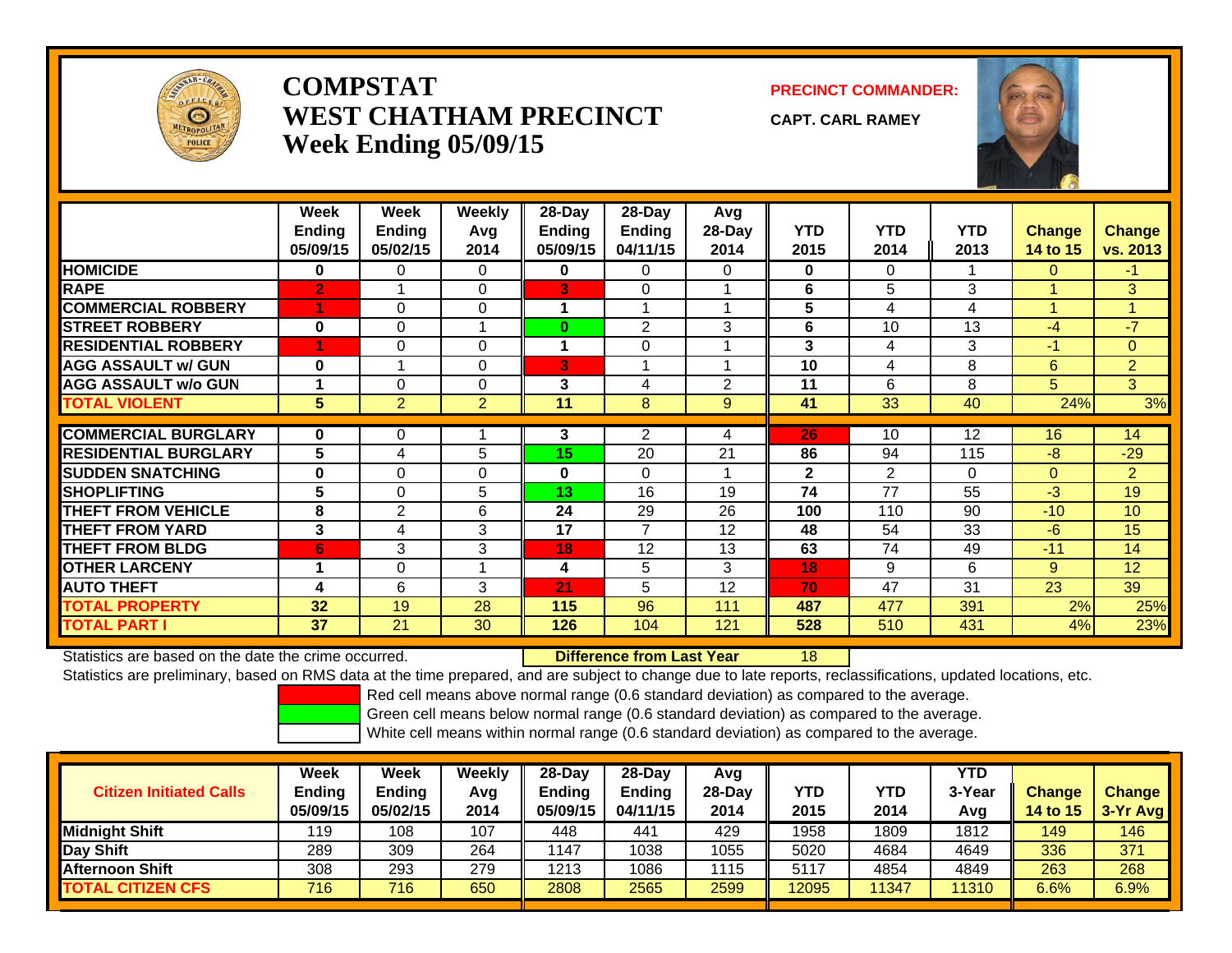

## **COMPSTATDOWNTOWN PRECINCTWeek Ending 05/09/15**

#### **PRECINCT COMMANDER:**

**CAPT. Ben Herron**

-19



|                             | Week<br><b>Ending</b><br>05/09/15 | Week<br><b>Ending</b><br>05/02/15 | <b>Weekly</b><br>Avq<br>2014 | $28-Day$<br><b>Ending</b><br>05/09/15 | 28-Day<br>Ending<br>04/11/15 | Avg<br>$28$ -Day<br>2014 | <b>YTD</b><br>2015 | <b>YTD</b><br>2014 | <b>YTD</b><br>2013 | <b>Change</b><br>14 to 15 | <b>Change</b><br>vs. 2013 |
|-----------------------------|-----------------------------------|-----------------------------------|------------------------------|---------------------------------------|------------------------------|--------------------------|--------------------|--------------------|--------------------|---------------------------|---------------------------|
| <b>HOMICIDE</b>             | 0                                 |                                   | $\Omega$                     |                                       | 0                            |                          | 1                  |                    | 3                  | 0                         | $-2$                      |
| <b>RAPE</b>                 |                                   | 0                                 | $\Omega$                     |                                       |                              |                          | $\overline{7}$     | 3                  | 4                  | 4                         | 3                         |
| <b>COMMERCIAL ROBBERY</b>   | $\bf{0}$                          | $\Omega$                          | $\Omega$                     |                                       | $\Omega$                     |                          | 3                  | 3                  | 2                  | $\Omega$                  | и                         |
| <b>STREET ROBBERY</b>       | 1                                 | 4                                 | $\overline{2}$               | 11                                    | 4                            | $\overline{ }$           | 32                 | 22                 | 29                 | 10                        | 3                         |
| <b>RESIDENTIAL ROBBERY</b>  | $\bf{0}$                          |                                   | $\Omega$                     | $\overline{2}$                        |                              | 0                        | 3                  | 0                  | 3                  | 3                         | $\Omega$                  |
| <b>AGG ASSAULT w/ GUN</b>   | 2'                                |                                   |                              | 4                                     | $\mathfrak{p}$               | 3                        | 17                 | 11                 | 17                 | 6                         | $\Omega$                  |
| <b>AGG ASSAULT w/o GUN</b>  | $\mathbf{2}$                      |                                   |                              | 4                                     | $\overline{2}$               | 3                        | 9                  | 17                 | 15                 | $-8$                      | $-6$                      |
| <b>TOTAL VIOLENT</b>        | 6                                 | 8                                 | 4                            | 24                                    | 10                           | 16                       | 72                 | 57                 | 73                 | 26%                       | $-1%$                     |
|                             |                                   |                                   |                              |                                       |                              |                          |                    |                    |                    |                           |                           |
| <b>COMMERCIAL BURGLARY</b>  |                                   | 0                                 |                              |                                       | 4                            | 3                        | 8                  | 10                 | 9                  | $-2$                      | $-1$                      |
| <b>RESIDENTIAL BURGLARY</b> | $\mathbf{0}$                      | 3                                 | 3                            | 6                                     | 9                            | 11                       | 37                 | 43                 | 61                 | $-6$                      | $-24$                     |
| <b>SUDDEN SNATCHING</b>     | $\mathbf{0}$                      | $\Omega$                          |                              | 3                                     | 6                            | $\overline{2}$           | 16                 | 10                 | 16                 | 6                         | $\Omega$                  |
| <b>SHOPLIFTING</b>          | 5                                 | $\overline{2}$                    | 4                            | 14                                    | 18                           | 18                       | 77                 | 89                 | 59                 | $-12$                     | 18                        |
| <b>THEFT FROM VEHICLE</b>   | 10                                | 10                                | 9                            | 30                                    | 35                           | 36                       | 126                | 146                | 131                | $-20$                     | -5                        |
| <b>THEFT FROM YARD</b>      | 3                                 | $\Omega$                          | 5                            | 10                                    | 22                           | 21                       | 59                 | 71                 | 79                 | $-12$                     | $-20$                     |
| <b>THEFT FROM BLDG</b>      | 6                                 | 6                                 | 5                            | 20                                    | 25                           | 21                       | 84                 | 98                 | 58                 | $-14$                     | 26                        |
| <b>OTHER LARCENY</b>        | 1                                 | 4                                 |                              | $\mathbf{2}$                          |                              | $\overline{2}$           | 10                 | 5.                 | 9                  | 5.                        | и                         |
| <b>AUTO THEFT</b>           | 3                                 | 4                                 | 3                            | 16                                    | 11                           | 11                       | 54                 | 33                 | 39                 | 21                        | 15                        |
| <b>TOTAL PROPERTY</b>       | 29                                | 26                                | 31                           | 102                                   | 131                          | 125                      | 471                | 505                | 461                | $-7%$                     | 2%                        |
| <b>TOTAL PART I</b>         | 35                                | 34                                | 35                           | 126                                   | 141                          | 141                      | 543                | 562                | 534                | $-3%$                     | 2%                        |

Statistics are based on the date the crime occurred. **Difference from Last Year** 

Statistics are preliminary, based on RMS data at the time prepared, and are subject to change due to late reports, reclassifications, updated locations, etc.

Red cell means above normal range (0.6 standard deviation) as compared to the average.

Green cell means below normal range (0.6 standard deviation) as compared to the average.

| <b>Citizen Initiated Calls</b> | Week<br>Ending<br>05/09/15 | Week<br><b>Ending</b><br>05/02/15 | Weekly<br>Avg<br>2014 | $28$ -Day<br>Endina<br>05/09/15 | $28-Day$<br><b>Ending</b><br>04/11/15 | Avg<br>$28$ -Day<br>2014 | YTD<br>2015 | YTD<br>2014 | YTD<br>3-Year<br>Avg | <b>Change</b><br><b>14 to 15</b> | <b>Change</b><br>$3-Yr$ Avg |
|--------------------------------|----------------------------|-----------------------------------|-----------------------|---------------------------------|---------------------------------------|--------------------------|-------------|-------------|----------------------|----------------------------------|-----------------------------|
| <b>Midnight Shift</b>          | 126                        | 133                               | 114                   | 508                             | 526                                   | 457                      | 2115        | 2038        | 2036                 | 77                               | 79                          |
| <b>Day Shift</b>               | 267                        | 230                               | 223                   | 989                             | 964                                   | 891                      | 4272        | 3852        | 3969                 | 420                              | 303                         |
| IAfternoon Shift               | 253                        | 265                               | 244                   | 998                             | 1123                                  | 976                      | 4549        | 4279        | 4292                 | 270                              | 257                         |
| <b>TOTAL CITIZEN CFS</b>       | 646                        | 628                               | 581                   | 2495                            | 2613                                  | 2324                     | 10936       | 10169       | 10297                | $7.5\%$                          | 6.2%                        |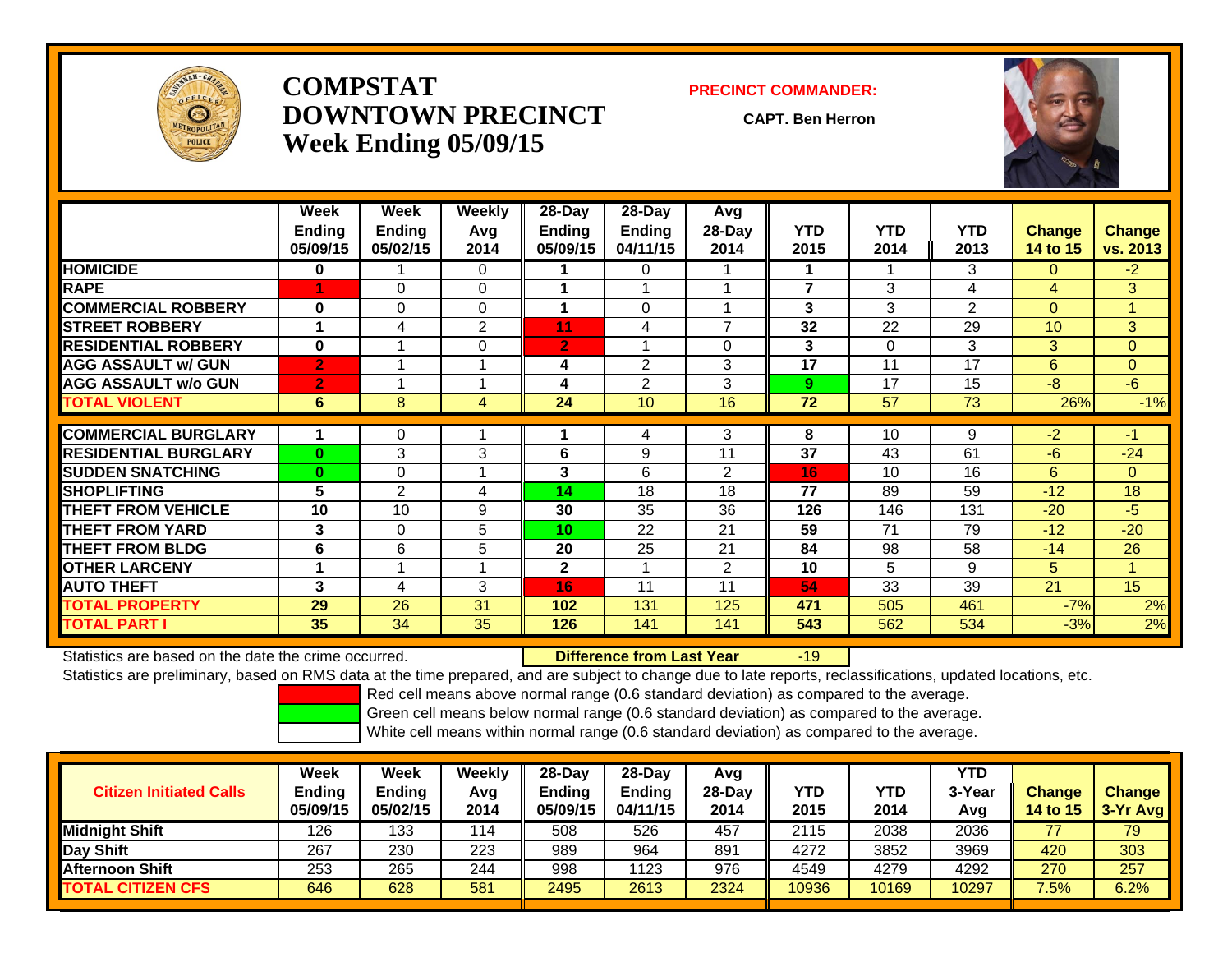

# **COMPSTATCENTRAL PRECINCT** CAPT. DEVONN ADAMS **Week Ending 05/09/15**

### **PRECINCT COMMANDER:**



|                             | Week<br><b>Ending</b><br>05/09/15 | Week<br><b>Ending</b><br>05/02/15 | <b>Weekly</b><br>Avg<br>2014 | 28-Day<br>Ending<br>05/09/15 | 28-Day<br>Ending<br>04/11/15 | Avg<br>28-Day<br>2014 | <b>YTD</b><br>2015 | <b>YTD</b><br>2014 | <b>YTD</b><br>2013 | <b>Change</b><br>14 to 15 | <b>Change</b><br>vs. 2013 |
|-----------------------------|-----------------------------------|-----------------------------------|------------------------------|------------------------------|------------------------------|-----------------------|--------------------|--------------------|--------------------|---------------------------|---------------------------|
| <b>HOMICIDE</b>             |                                   | 0                                 | 0                            | 4                            | 0                            |                       | 6                  | 7                  | 3                  | -1                        | 3                         |
| <b>RAPE</b>                 | $\bf{0}$                          | $\Omega$                          | $\Omega$                     | $\bf{0}$                     |                              |                       | 4                  | 8                  | $\overline{2}$     | $-4$                      | $\overline{2}$            |
| <b>COMMERCIAL ROBBERY</b>   | $\bf{0}$                          | $\Omega$                          | $\Omega$                     | $\bf{0}$                     | $\Omega$                     |                       | $\overline{2}$     | $\overline{7}$     | 5                  | $-5$                      | $-3$                      |
| <b>STREET ROBBERY</b>       | $\mathbf{2}$                      | 3                                 | 2                            | 8                            | 5                            | 8                     | 30                 | 36                 | 24                 | $-6$                      | 6                         |
| <b>RESIDENTIAL ROBBERY</b>  | $\bf{0}$                          | $\Omega$                          | $\Omega$                     |                              |                              | $\Omega$              | $\mathbf{2}$       | $\Omega$           | 3                  | $\overline{2}$            | $-1$                      |
| <b>AGG ASSAULT w/ GUN</b>   | $\overline{2}$                    | $\mathbf 0$                       | 2                            | 8                            | 6                            | 6                     | 32                 | 21                 | 18                 | 11                        | 14                        |
| <b>AGG ASSAULT w/o GUN</b>  | $\mathbf{0}$                      | $\Omega$                          |                              |                              | 5                            | 3                     | 12                 | 10                 | 22                 | $\overline{2}$            | $-10$                     |
| <b>TOTAL VIOLENT</b>        | 5                                 | 3                                 | 5                            | 22                           | 18                           | 21                    | 88                 | 89                 | 77                 | $-1%$                     | 14%                       |
|                             |                                   |                                   |                              |                              |                              |                       |                    |                    |                    |                           |                           |
| <b>COMMERCIAL BURGLARY</b>  |                                   | $\mathbf{2}$                      |                              | 4                            |                              | 4                     | 26                 | 12                 | 24                 | 14                        | $\overline{2}$            |
| <b>RESIDENTIAL BURGLARY</b> | 13                                | 8                                 | 9                            | 32                           | 21                           | 34                    | 119                | 163                | 166                | $-44$                     | $-47$                     |
| <b>SUDDEN SNATCHING</b>     | $\bf{0}$                          | $\Omega$                          | $\Omega$                     | $\bf{0}$                     | $\overline{2}$               |                       | 5                  | 4                  | 5                  |                           | $\mathbf{0}$              |
| <b>SHOPLIFTING</b>          | 3                                 | $\Omega$                          | $\overline{2}$               | 8                            | 7                            | 8                     | 33                 | 37                 | 40                 | $-4$                      | $-7$                      |
| <b>THEFT FROM VEHICLE</b>   | 13                                | 8                                 | 9                            | 38                           | 30                           | 36                    | 174                | 139                | 141                | 35                        | 33                        |
| <b>THEFT FROM YARD</b>      | 4                                 |                                   | 5                            | 18                           | 5                            | 20                    | 60                 | 51                 | 65                 | 9                         | $-5$                      |
| <b>THEFT FROM BLDG</b>      | 5                                 | 3                                 | 4                            | 17                           | 10                           | 18                    | 67                 | 66                 | 74                 |                           | $-7$                      |
| <b>OTHER LARCENY</b>        | $\bf{0}$                          |                                   |                              | 3                            | 4                            | $\overline{2}$        | 20                 | $\overline{2}$     | 5                  | 18                        | 15                        |
| <b>AUTO THEFT</b>           | 4                                 |                                   | 4                            | 14                           | 21                           | 17                    | 83                 | 87                 | 58                 | $-4$                      | 25                        |
| <b>TOTAL PROPERTY</b>       | 43                                | 24                                | 35                           | 134                          | 107                          | 141                   | 587                | 561                | 578                | 5%                        | 2%                        |
| <b>TOTAL PART I</b>         | 48                                | 27                                | 40                           | 156                          | 125                          | 162                   | 675                | 650                | 655                | 4%                        | 3%                        |

Statistics are based on the date the crime occurred. **Difference from Last Year** 

25

Statistics are preliminary, based on RMS data at the time prepared, and are subject to change due to late reports, reclassifications, updated locations, etc.

Red cell means above normal range (0.6 standard deviation) as compared to the average.

Green cell means below normal range (0.6 standard deviation) as compared to the average.

| <b>Citizen Initiated Calls</b> | Week<br><b>Ending</b><br>05/09/15 | <b>Week</b><br>Ending<br>05/02/15 | Weekly<br>Avg<br>2014 | $28$ -Dav<br>Ending<br>05/09/15 | $28-Day$<br><b>Ending</b><br>04/11/15 | Avg<br>$28-Dav$<br>2014 | YTD<br>2015 | YTD<br>2014 | YTD.<br>3-Year<br>Avg | <b>Change</b><br><b>14 to 15</b> | <b>Change</b><br>3-Yr Avg |
|--------------------------------|-----------------------------------|-----------------------------------|-----------------------|---------------------------------|---------------------------------------|-------------------------|-------------|-------------|-----------------------|----------------------------------|---------------------------|
| Midnight Shift                 | 108                               | 116                               | 116                   | 456                             | 509                                   | 463                     | 2192        | 1919        | 1985                  | 273                              | 207                       |
| Day Shift                      | 281                               | 295                               | 268                   | 1149                            | 1044                                  | 1074                    | 4865        | 4806        | 4570                  | 59                               | 295                       |
| <b>Afternoon Shift</b>         | 306                               | 289                               | 274                   | 1231                            | 1126                                  | 1098                    | 5211        | 4764        | 4925                  | 447                              | 286                       |
| <b>TOTAL CITIZEN CFS</b>       | 695                               | 700                               | 659                   | 2836                            | 2679                                  | 2635                    | 12268       | 1489        | 11480                 | 6.8%                             | 6.9%                      |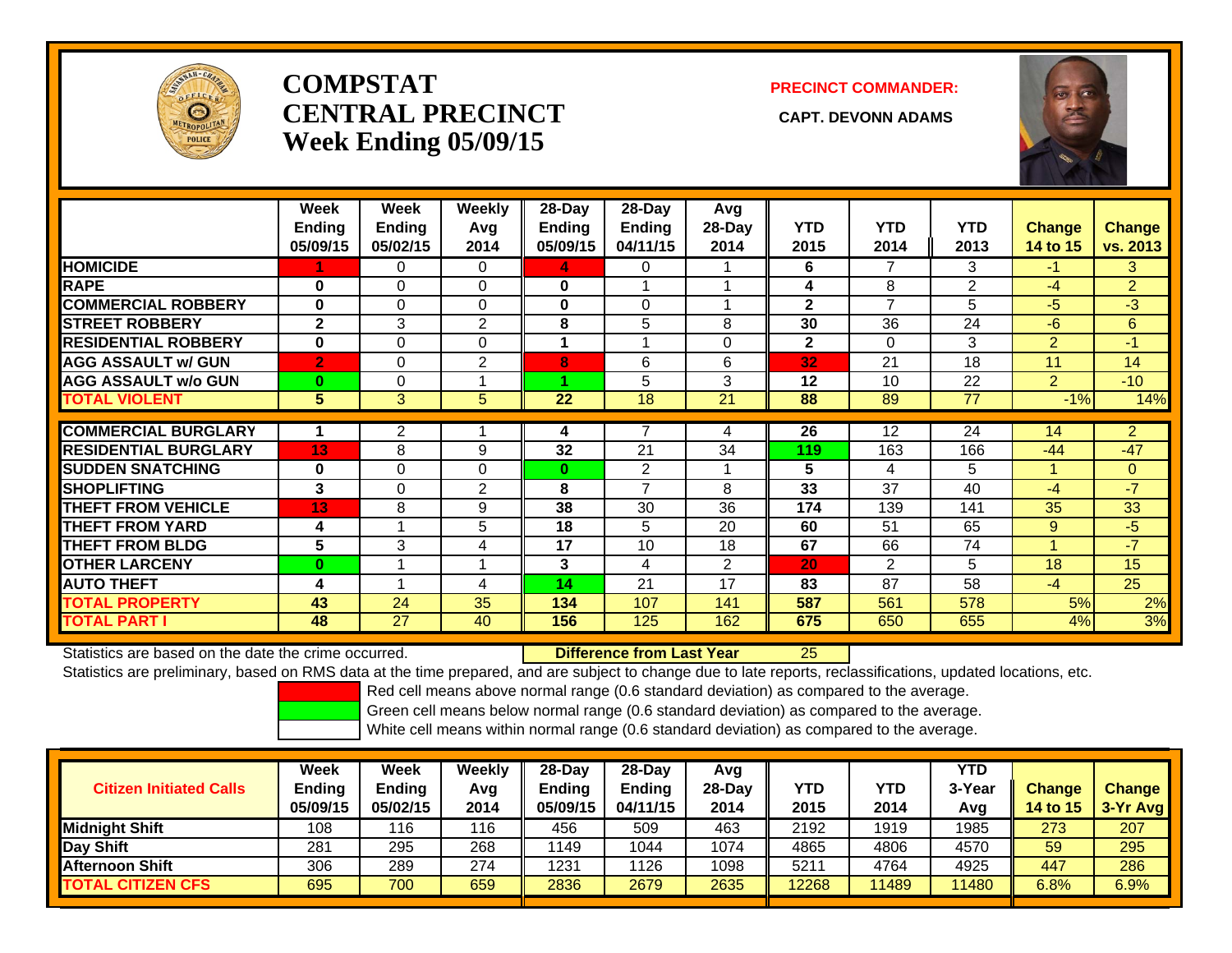

## **COMPSTATSOUTHSIDE PRECINCT** CAPT. TERRY SHOOP **Week Ending 05/09/15**

**PRECINCT COMMANDER:**



|                             | Week<br>Ending<br>05/09/15 | Week<br><b>Ending</b><br>05/02/15 | Weekly<br>Avq<br>2014 | $28$ -Day<br><b>Endina</b><br>05/09/15 | $28$ -Day<br>Ending<br>04/11/15 | Avg<br>28-Day<br>2014 | <b>YTD</b><br>2015 | <b>YTD</b><br>2014 | <b>YTD</b><br>2013 | <b>Change</b><br>14 to 15 | <b>Change</b><br>vs. 2013 |
|-----------------------------|----------------------------|-----------------------------------|-----------------------|----------------------------------------|---------------------------------|-----------------------|--------------------|--------------------|--------------------|---------------------------|---------------------------|
| <b>HOMICIDE</b>             | 0                          | 0                                 | $\Omega$              | 0                                      | $\Omega$                        | 0                     | 1.                 |                    | 2                  | 0                         | -1                        |
| <b>RAPE</b>                 | $\bf{0}$                   | $\overline{2}$                    | $\Omega$              | $\overline{2}$                         | 0                               |                       | 4                  | $\overline{ }$     | $\overline{2}$     | 3                         | $\overline{2}$            |
| <b>COMMERCIAL ROBBERY</b>   | $\bf{0}$                   | $\Omega$                          |                       | $\bf{0}$                               | 4                               | 3                     | 5                  | 6                  | 6                  | $-1$                      | $-1$                      |
| <b>STREET ROBBERY</b>       | 4                          | $\Omega$                          |                       | 4                                      | 4                               | 4                     | 16                 | 17                 | 6                  | -1                        | 10                        |
| <b>RESIDENTIAL ROBBERY</b>  | 0                          | $\Omega$                          | $\Omega$              | $\bf{0}$                               | 3                               |                       | 5                  | 5                  | $\overline{2}$     | $\Omega$                  | 3                         |
| <b>AGG ASSAULT w/ GUN</b>   |                            | $\Omega$                          | $\Omega$              | $\mathbf 1$                            | $\Omega$                        |                       | 5                  | 3                  | 8                  | $\overline{2}$            | $-3$                      |
| <b>AGG ASSAULT w/o GUN</b>  | и                          | 3                                 | $\Omega$              | 5                                      | 0                               | $\overline{2}$        | 11                 | $\overline{7}$     | 16                 | 4                         | $-5$                      |
| <b>TOTAL VIOLENT</b>        | 6                          | 5                                 | 3                     | 12                                     | 11                              | 11                    | 47                 | 40                 | 42                 | 18%                       | 12%                       |
|                             |                            |                                   |                       |                                        |                                 |                       |                    |                    |                    |                           |                           |
| <b>COMMERCIAL BURGLARY</b>  |                            | 0                                 |                       | 4                                      |                                 | 3                     | 18                 | 15                 | 22                 | 3                         | $-4$                      |
| <b>RESIDENTIAL BURGLARY</b> | 7                          | 5                                 | 5                     | 18                                     | 28                              | 18                    | 97                 | 89                 | 134                | 8                         | $-37$                     |
| <b>SUDDEN SNATCHING</b>     | $\bf{0}$                   | $\Omega$                          | $\Omega$              | 1                                      | 5                               |                       | 6                  | 5                  | 5                  |                           | 4                         |
| <b>SHOPLIFTING</b>          | 14                         | 11                                | 13                    | 57                                     | 63                              | 51                    | 255                | 246                | 225                | 9                         | 30                        |
| <b>THEFT FROM VEHICLE</b>   | 6                          | 4                                 | $\overline{7}$        | 24                                     | 27                              | 27                    | 109                | 99                 | 157                | 10                        | $-48$                     |
| <b>THEFT FROM YARD</b>      | 6                          | 4                                 | 2                     | 16                                     | 8                               | 9                     | 45                 | 37                 | 33                 | 8                         | 12                        |
| <b>THEFT FROM BLDG</b>      | 10                         | 9                                 | 4                     | 29                                     | 18                              | 17                    | 82                 | 62                 | 82                 | 20                        | $\Omega$                  |
| <b>OTHER LARCENY</b>        | 0                          |                                   |                       | $\overline{4}$                         | 3                               | 2                     | 13                 | 11                 | 17                 | $\overline{2}$            | $-4$                      |
| <b>AUTO THEFT</b>           |                            |                                   | 2                     | 16                                     | 13                              | 8                     | 69                 | 32                 | 45                 | 37                        | 24                        |
| <b>TOTAL PROPERTY</b>       | 51                         | 35                                | 34                    | 169                                    | 166                             | 136                   | 694                | 596                | 720                | 16%                       | $-4%$                     |
| <b>TOTAL PART I</b>         | 57                         | 40                                | 37                    | 181                                    | 177                             | 148                   | 741                | 636                | 762                | 17%                       | $-3%$                     |

Statistics are based on the date the crime occurred. **Difference from Last Year** 

r 105

Statistics are preliminary, based on RMS data at the time prepared, and are subject to change due to late reports, reclassifications, updated locations, etc.

Red cell means above normal range (0.6 standard deviation) as compared to the average.

Green cell means below normal range (0.6 standard deviation) as compared to the average.

| <b>Citizen Initiated Calls</b> | Week<br><b>Ending</b><br>05/09/15 | Week<br>Ending<br>05/02/15 | Weekly<br>Avg<br>2014 | $28-Dav$<br>Ending<br>05/09/15 | $28$ -Dav<br><b>Ending</b><br>04/11/15 | Avg<br>$28-Dav$<br>2014 | <b>YTD</b><br>2015 | YTD<br>2014 | YTD<br>3-Year<br>Avg | <b>Change</b><br><b>14 to 15</b> | <b>Change</b><br>3-Yr Avg |
|--------------------------------|-----------------------------------|----------------------------|-----------------------|--------------------------------|----------------------------------------|-------------------------|--------------------|-------------|----------------------|----------------------------------|---------------------------|
| <b>I</b> Midniaht Shift        | 109                               | 109                        | 91                    | 415                            | 358                                    | 363                     | 1816               | 1598        | 1631                 | 218                              | 185                       |
| Day Shift                      | 290                               | 275                        | 259                   | 1094                           | 108                                    | 1038                    | 5006               | 4550        | 4570                 | 456                              | 436                       |
| <b>Afternoon Shift</b>         | 279                               | 264                        | 259                   | 1032                           | 1061                                   | 1034                    | 4805               | 4440        | 4511                 | 365                              | 294                       |
| <b>TOTAL CITIZEN CFS</b>       | 678                               | 648                        | 609                   | 2541                           | 2527                                   | 2435                    | 11627              | 10588       | 10712                | 9.8%                             | 8.5%                      |